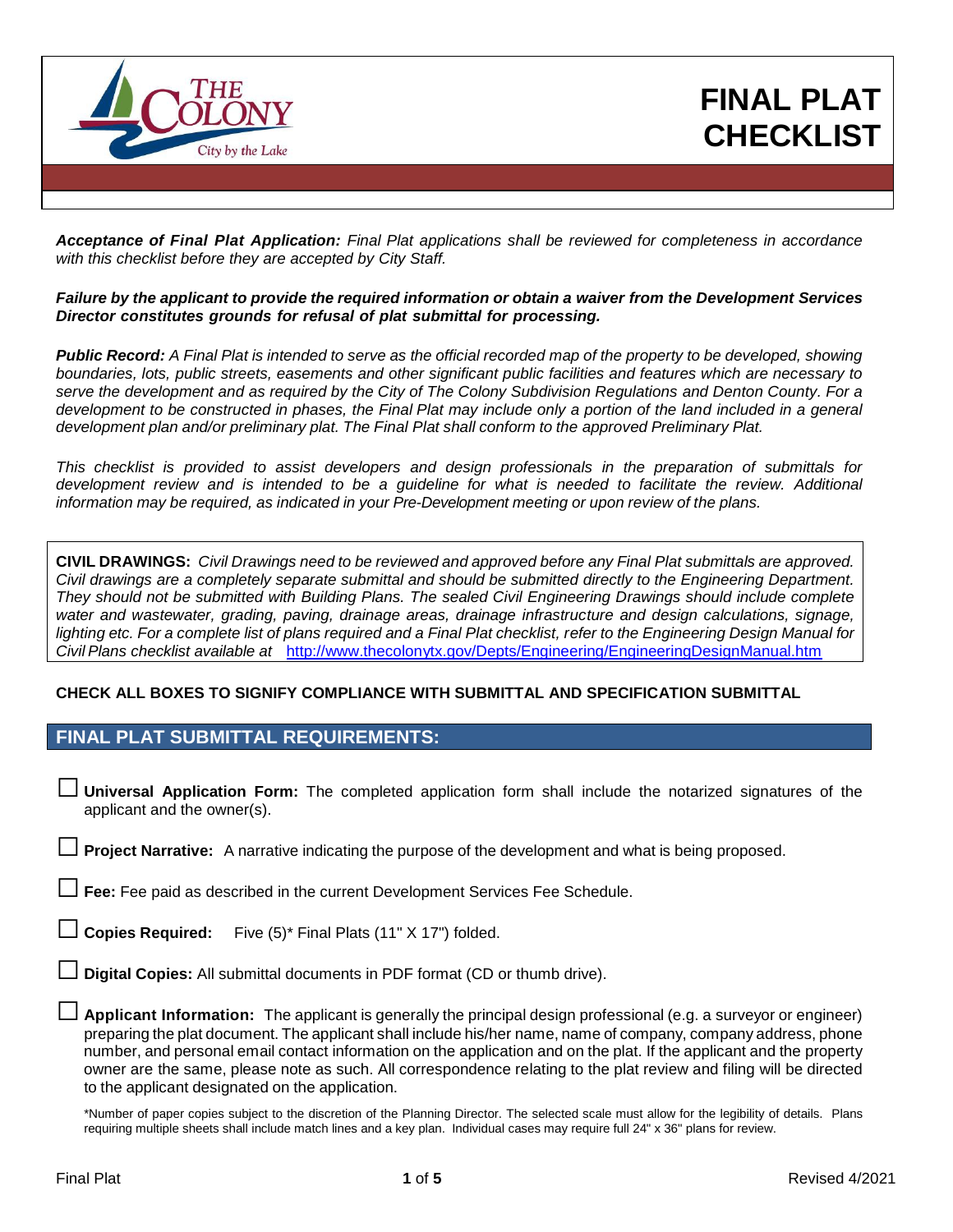| □ Owner Information: The plat application is required to be signed by the current property Owner (s). If the property |
|-----------------------------------------------------------------------------------------------------------------------|
| owner is not available to sign the application, then a notarized letter of authorization from the property owner is   |
| required to be submitted which empowers a designee to sign for the property owner. The owner(s) name, address,        |
| and phone number must be shown on the plat. The plat drawing does not need to be signed and notarized until           |
| the plat has been approved.                                                                                           |

#### **FINAL PLAT SPECIFICATIONS:**

| Legibility and Scale: The scale of the drawings shall be in a scale that shows all the elements in sufficient detail |
|----------------------------------------------------------------------------------------------------------------------|
| to be legible so that City Staff and the Planning and Zoning Commission may conduct a thorough review.               |

□ **Notation of the Scale:** Engineering scale required.

| $\Box$ Legend: The legend shall include an explanation for all graphic symbols on the plans. |
|----------------------------------------------------------------------------------------------|
|                                                                                              |

□ Bar or Graphic Scale and Directional, and North Arrow are required.

**Date:** The plat shall include the date of initial preparation and the date of any subsequent revisions.

Project Number: After the plat has been submitted, a unique project number will be generated by City Staff. All subsequent revisions shall have this number clearly visible in subsequent title blocks.

□ **Title Block:** <sup>A</sup> title block including the following information shall be included on each page:

- Type of plat: "Final Plat"
- Project name of the proposed project with proposed lot and block designations.
- Legal description (County and abstract OR the current subdivision name and lot and block designation).
- Acreage of the total plat.
- Project number (project number will be established upon submittal and must be reflected within the title block of all revisions).

□ **Denton County Seal Block:** <sup>A</sup> three (3) inch square blank block shall be provided on the bottom right-hand corner of the plat on which the Denton County filing seal will be affixed at the time of filing.

Location Map: A location map with the subject site clearly indicated and referenced to existing major streets and/or highways. If there is no adjacent subdivision, a scaled map showing the nearest subdivision in each direction and how the streets or highways in the submitted plat connect with those of the nearest subdivision shall be provided.

□ **Metes and Bounds Description:** Include the written legal description of the property.

□ **Dedication:** Any rights-of-way, parks, easements or other publicly owned areas shall be dedicated to the City via the plat.

Easements: The plat shall show all existing easements and include the filing information for each, including separate instruments that apply to the property. The plat shall also show all proposed easements, dimensioned, with the specific type of easement called out.

□ **Floodplain:** The plat shall show the Ultimate Flood Plain and the FEMA <sup>100</sup> Year Flood Plain and clearly label both with reference to FIRM map panel number.

| Monuments: The accurate location, material, and approximate size of all monuments. |
|------------------------------------------------------------------------------------|
|                                                                                    |

□ **Certification Note:** A registered land surveyor must certify that the plat represents a survey made by him and that all the monuments shown thereon actually exist, and that their location, size and material description are shown correctly, all to be placed on the Mylar.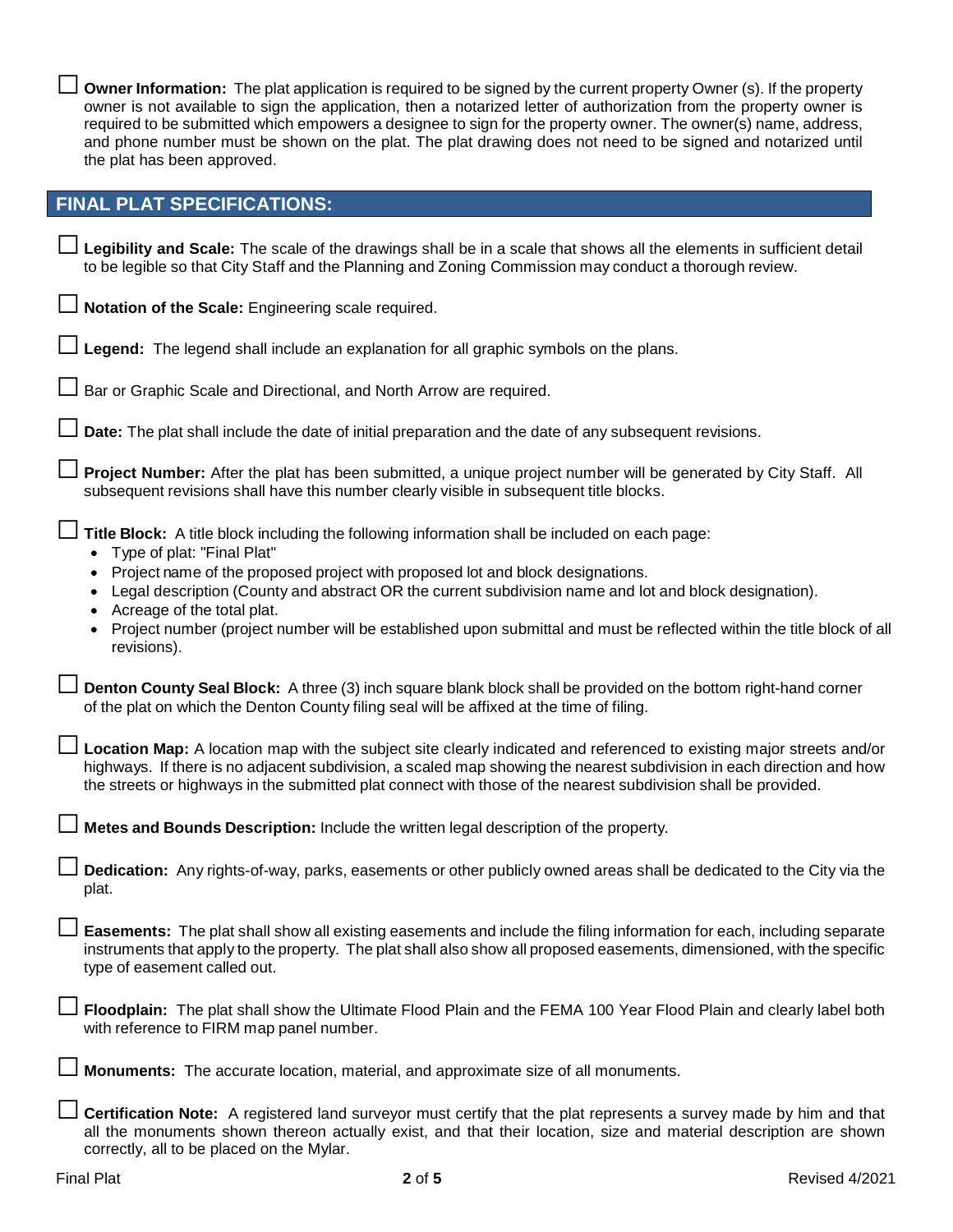Visibility Triangles: Visibility triangles shall be shown at all street and alley intersections on the plat. Visibility triangles<br>shall be in accordance with the regulations of Section 18-605 of the Zoning Ordinance.

□ **Corner Clips:** Provide corner clips where necessary.

| <b>Existing and Proposed Access:</b><br>The location, dimension, name and description of all existing public and/or private rights-of-way and/or                                                                                                                                                                                                                                                                                                                                                                                                                                                                                                                                                                        |
|-------------------------------------------------------------------------------------------------------------------------------------------------------------------------------------------------------------------------------------------------------------------------------------------------------------------------------------------------------------------------------------------------------------------------------------------------------------------------------------------------------------------------------------------------------------------------------------------------------------------------------------------------------------------------------------------------------------------------|
| easements.<br>The surveyor/ consultant shall submit a list of the street names proposed for use in the subdivision which will<br>$\bullet$<br>be reviewed against The Colony's existing street names currently found in the Geographic Information System<br>(GIS) street name database. Any similar names are then flagged and reviewed by Planning, GIS, Engineering,<br>and the Fire Marshal to determine if a different street name should be substituted and used. Street names<br>shall be shown for all public and/or private rights-of-way.<br>Street names Reference the Subdivision Ordinance, Master Thoroughfare Plan and the City's Engineering<br>Design Manual for right-of-way dedication requirements. |
| Rights-of-Way: The plat shall show rights-of-way for public services or utilities, franchise utilities and any limitations<br>of the easements. Easement dedications should be shown with dashed lines.                                                                                                                                                                                                                                                                                                                                                                                                                                                                                                                 |
| Existing Utility Service: The location and size of existing water and/or sanitary sewer mains, culverts, storm drains,<br>fire hydrants, and other underground facilities and/or infrastructure within 200 feet of the subject property shall be<br>shown on a separate utility plan.                                                                                                                                                                                                                                                                                                                                                                                                                                   |
| Proposed Lot and Block Labeling: The proposed lots shall be labeled with numbers and the proposed blocks shall<br>be labeled with letters on the plat (e.g. Lots 1, 2, and 3, Block A). Block letters may not cross a street or alley; lot<br>numbers must be continuous.                                                                                                                                                                                                                                                                                                                                                                                                                                               |
| City Boundary Lines: The plat shall show the location of city limit lines and/or the outer border of the City's<br>extraterritorial jurisdiction (ETJ).                                                                                                                                                                                                                                                                                                                                                                                                                                                                                                                                                                 |
| State Plane Coordinates: The plat shall contain two (2) state plane coordinates on the subject property.                                                                                                                                                                                                                                                                                                                                                                                                                                                                                                                                                                                                                |
| Property Lines: The plat shall show with accurate distances and bearings, point of commencing, point of beginning,<br>property corners (labeled found or set), basis for bearing, and the exact location and width of all existing or recorded<br>streets intersecting the boundary tract.                                                                                                                                                                                                                                                                                                                                                                                                                              |
| Property Lines: True bearings and distances to the nearest established street lines or official monuments, which shall be<br>accurately described on the plat; municipal, township, county, or section lines accurately tied to the lines of the<br>subdivision by distance and bearing.                                                                                                                                                                                                                                                                                                                                                                                                                                |
| Adjacent Property Information: If the subject property is adjacent to existing residential lots, parks, and/or public<br>areas, the location, size, ownership and filing information shall be indicated on the plat within a minimum of 200 feet<br>from the subject property. Each adjacent subdivision showing alleys, streets, easements, adjacent lot lines, subdivision<br>name, ownership, filing and current zoning information shall be indicated on the plat. If the adjacent property is<br>unplatted, the plat shall show the property lines, ownership information, county and abstract number, and the note "Not<br>platted."                                                                              |
| Finished Floor Elevations: The plat shall show the finished floor elevations for each lot on the plat.                                                                                                                                                                                                                                                                                                                                                                                                                                                                                                                                                                                                                  |
| Acreage Detail: The net and gross acreage for each lot shall be shown on the plat, in addition to the proposed number<br>of residential lots, the area in residential use, the approximate area in parks and the area in other non-residential uses.                                                                                                                                                                                                                                                                                                                                                                                                                                                                    |
| Line and Curve Table: Each line and each curve radii shown on the plat shall be detailed in a table.                                                                                                                                                                                                                                                                                                                                                                                                                                                                                                                                                                                                                    |
| Setback Exhibit: If the plat includes residential lots, one (1) separate exhibit showing the required setbacks shall be                                                                                                                                                                                                                                                                                                                                                                                                                                                                                                                                                                                                 |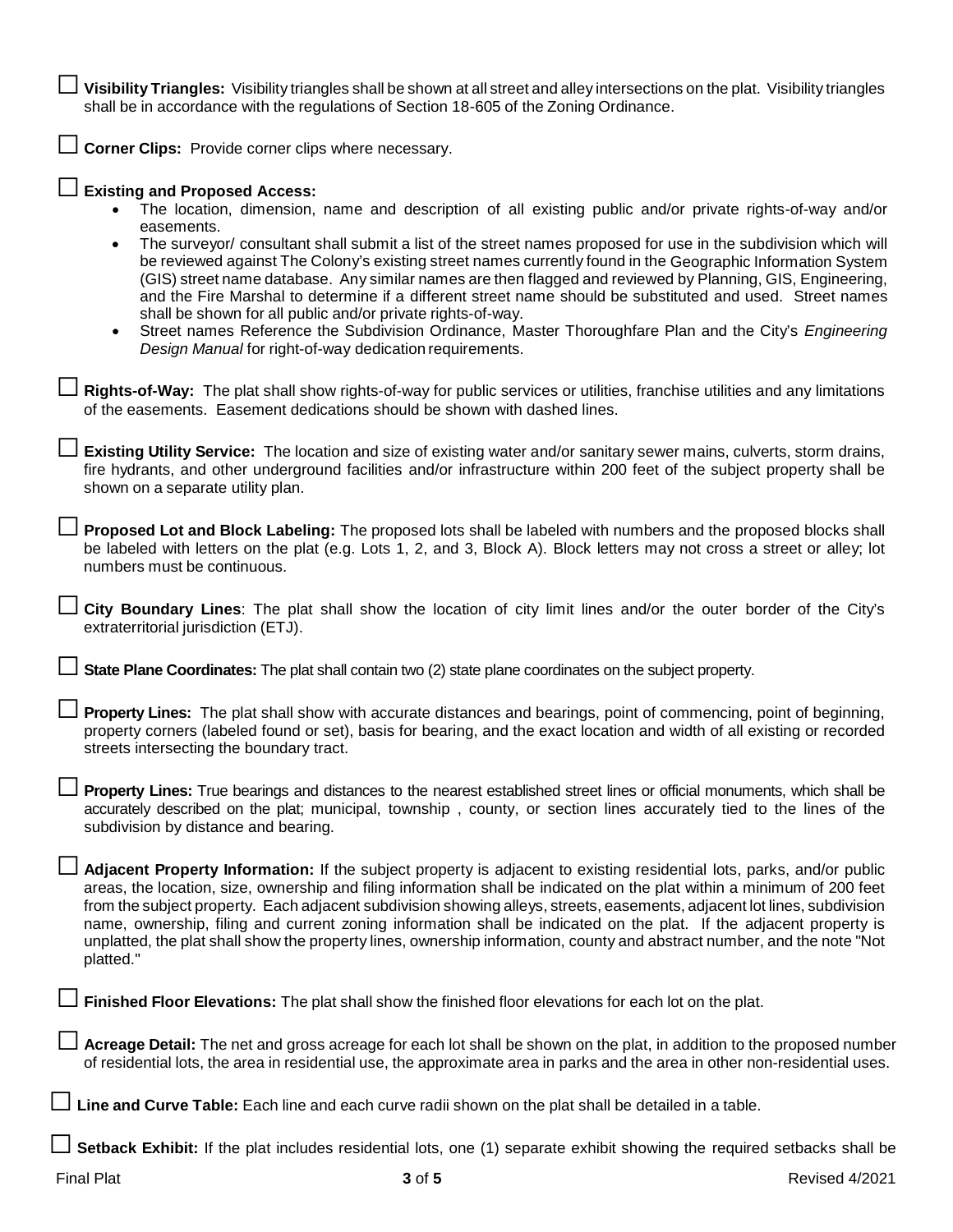submitted to aid the review of residential building plans. In addition, a table showing the square footage of each lot shall be included in the setback exhibit to ensure that minimum lot sizes have been achieved, according to Section 11, Area Regulations, of the Zoning Ordinance.

□ **Certification of Ownership and Dedication:** Dedication of all streets, alleys, parks, and playgrounds to public use forever, signed and acknowledged before a notary public by the owner and lienholder the land along with complete and accurate description of the land subdivided and streets dedicate, all to be placed on final Mylar.

Standard Note: Include the following standard note on a Final Plat: Selling a portion of property by metes and bounds, except as shown on an approved, filed and accepted Conveyance Plat, Final Plat or Minor Plat is a violation of the City's Code of Ordinances and State Law.

□ **Signature Blocks and Statements:** Signature blocks shall be included on the plat. Those Signature blocks that require a notary seal shall include a notary block beneath the signature block.

Owner's certificate and associated notary block required. Surveyor's or Professional Engineer's certificate associated notary block request.

*These signature blocks shall not be signed or notarized until the plat has been approved.*

#### □ **Approval Block:**

| <b>CITY SIGNATURE BLOCK</b> |                                                |                                                                  |  |  |  |
|-----------------------------|------------------------------------------------|------------------------------------------------------------------|--|--|--|
|                             |                                                | by The Planning and Zoning Commission of the City of The Colony. |  |  |  |
| Signed: Signed:             |                                                |                                                                  |  |  |  |
|                             | Chairman of the Planning and Zoning Commission |                                                                  |  |  |  |
|                             | Attest: <u>________________________</u>        |                                                                  |  |  |  |
| <b>City Secretary</b>       |                                                |                                                                  |  |  |  |

# **DESIGNED IN COMPLIANCE WITH GUIDING DOCUMENTS:**

- □ **Engineering Design Manual**
- **Gateway Overlay District**
- □ **Comprehensive Plan**

**Master Thoroughfare Plan** 

**Subdivision Ordinance** 



# **FINAL PLAT RECORDING PROCEDURE**